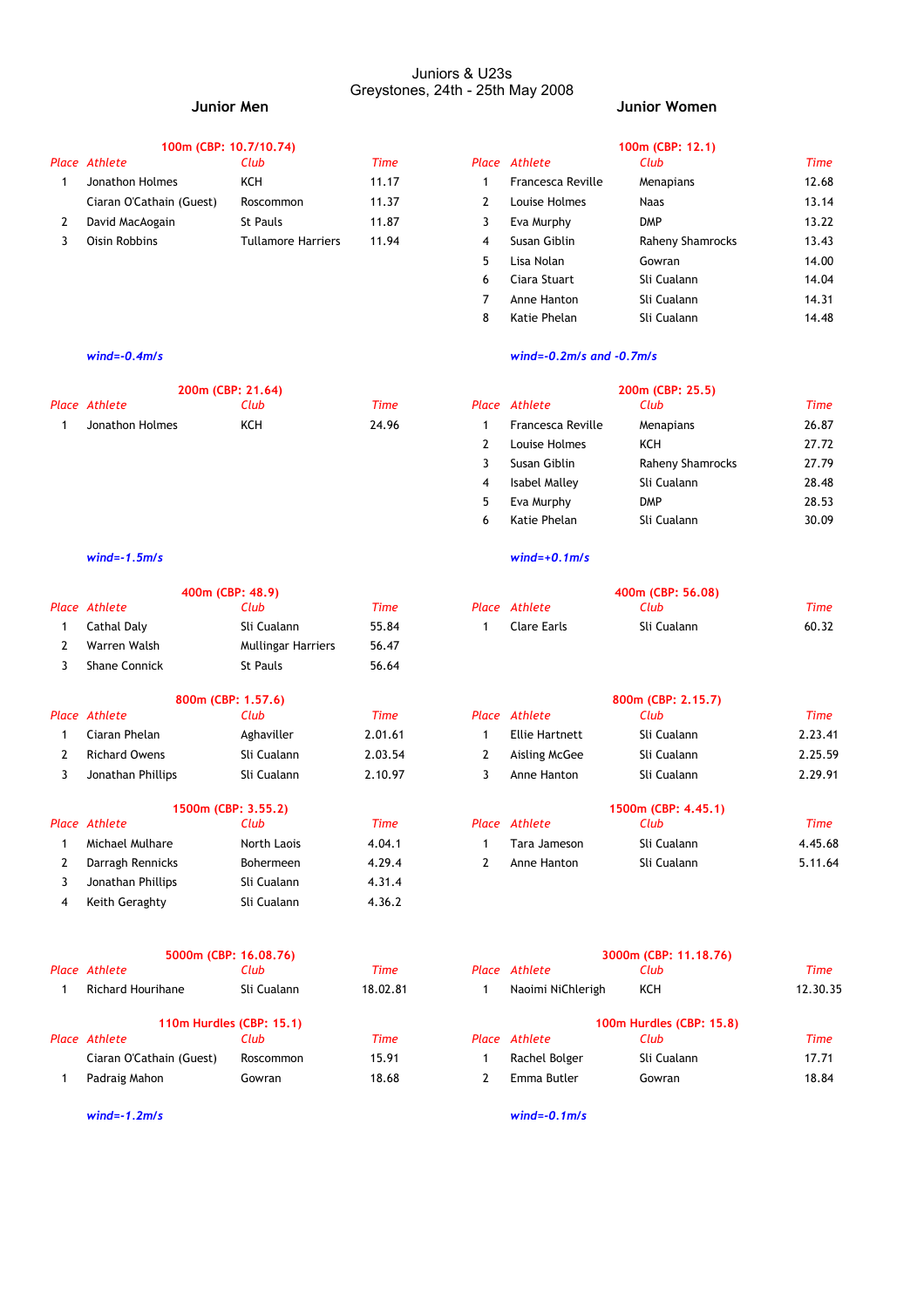### Juniors & U23s Greystones, 24th - 25th May 2008

|              |                                      | 400m Hurdles (CBP: 57.04) |                 |                |                        | 400m Hurdles (CBP: 65.2)   |                 |
|--------------|--------------------------------------|---------------------------|-----------------|----------------|------------------------|----------------------------|-----------------|
|              | Place Athlete                        | Club                      | <b>Time</b>     |                | Place Athlete          | Club                       | <b>Time</b>     |
| 1            | David MacAogain                      | St Pauls                  | 59.87           | $\mathbf{1}$   | Niamh Kearney          | Sli Cualann                | 68.89           |
| $\mathbf{2}$ | Darren Morrissey                     | Menapians                 | 63.74           | $\mathbf{2}$   | <b>Teresa Slattery</b> | Sli Cualann                | 73.18           |
|              |                                      |                           |                 | 3              | Erica Dixon            | Le Cheile                  | 84.67           |
|              |                                      | 3000m Walk (CBP: NR)      |                 |                |                        | 3000m Walk (CBP: NR)       |                 |
|              | Place Athlete                        | Club                      | <b>Time</b>     |                | Place Athlete          | Club                       | <b>Time</b>     |
|              |                                      |                           |                 | $\mathbf{1}$   | <b>Donna Carolan</b>   | <b>Sli Cualann</b>         | 14.50.87 (CBP)  |
|              |                                      |                           |                 | $\mathbf{2}$   | Sally Forristal        | St Joesphs                 | 16.57.67        |
|              |                                      |                           |                 | 3              | Lucy O Sullivan        | Cushinstown                | 17.18.35        |
|              |                                      | 4*100m Relay (CBP: 45.2)  |                 |                |                        | 4*100m Relay (CBP: 51.0)   |                 |
|              | <b>Place Athlete</b>                 | Club                      | Mark            |                | Place Athlete          | Club                       | <b>Mark</b>     |
| $\mathbf{1}$ |                                      | Sli Cualann               | 51.76           | $\mathbf{1}$   |                        | Sli Cualann                | 55.53           |
|              |                                      | 4*400m (CBP: 3.37.0)      |                 |                |                        | 4*400m Relay (CBP: 4.10.9) |                 |
|              | Place Athlete                        | Club                      | <b>Time</b>     |                | Place Athlete          | Club                       | <b>Time</b>     |
| 1            |                                      | Sli Cualann               | 4.05.92         | $\mathbf{1}$   |                        | Sli Cualann                | 4.16.00         |
|              |                                      |                           |                 | 2              |                        | Sli Cualann                | 4.27.15         |
|              |                                      | Pole Vault (CBP: 3.60)    |                 |                |                        | Pole Vault (CBP: 2.30)     |                 |
|              | <b>Place Athlete</b>                 | Club                      | <b>Height</b>   |                | Place Athlete          | Club                       | Height          |
| 1            | lan Rogers                           | <b>Clonliffe Harriers</b> | 4.00 (CBP)      |                |                        |                            |                 |
| $\mathbf{2}$ | Keith Doherty                        | Dunboyne                  | 3.20            |                |                        |                            |                 |
|              |                                      | Long Jump (CBP: 6.92)     |                 |                |                        | Long Jump (CBP: 5.72)      |                 |
|              | Place Athlete                        | Club                      | <b>Distance</b> |                | Place Athlete          | Club                       | <b>Distance</b> |
|              | Christopher Crowley (Guest) Belgooly |                           | $6.69 (+1.9)$   | $\mathbf{1}$   | Lisa Nolan             | Gowran                     | 4.99            |
| 1            | Kouroush Fourghi                     | Star of the Sea           | $6.08 (+1.3)$   | $\mathbf{2}$   | Aisling Dunphy         | Aghaviller                 | 4.85            |
| 2            | Jonathan Holmes                      | KCH                       | $5.74 (+1.0)$   | 3              | Olivia McDonald        | <b>St Peters</b>           | 4.77            |
| 3            | Sean Ryder                           | Sli Cualann               | $5.18(-0.8)$    | 4              | Rachel Bolger          | Sli Cualann                | 4.59            |
|              |                                      |                           |                 | 5              | Kelly O'Reilly         | <b>Fingallians</b>         | 4.51            |
|              |                                      |                           |                 | 6              | Emma Butler            | Gowran                     | 4.44            |
|              |                                      |                           |                 | 7              | Ciara Stuart           | Sli Cualann                | 3.63            |
|              |                                      | High Jump (CBP: 2.05)     |                 |                |                        | High Jump (CBP: 1.65)      |                 |
|              | Place Athlete                        | Club                      | Height          |                | Place Athlete          | Club                       | Height          |
|              | Christopher Crowley (Guest) Belgooly |                           | 2.00            | $\mathbf{1}$   | Mary Kate Lanigan      | KCH                        | 1.61            |
| 1            | Kouroush Fourghi                     | Star of the Sea           | 2.00            | 2              | Lisa Nolan             | Gowran                     | 1.50            |
|              |                                      |                           |                 | 3              | Emma Butler            | Gowran                     | 1.50            |
|              |                                      | Triple Jump (CBP: 14.50)  |                 |                |                        | Triple Jump (CBP: 11.32)   |                 |
|              | Place Athlete                        | Club                      | Distance        |                | Place Athlete          | Club                       | <b>Distance</b> |
|              |                                      |                           |                 | $\mathbf{1}$   | Lisa Nolan             | Gowran                     | 10.20           |
|              |                                      |                           |                 | $\overline{2}$ | Aisling Dunphy         | Aghaviller                 | 9.63            |
|              |                                      | Hammer (CBP: 59.79)       |                 |                |                        | <b>Hammer (CBP: 46.78)</b> |                 |
|              | Place Athlete                        | Club                      | Distance        |                | Place Athlete          | Club                       | <b>Distance</b> |
| 1            | <b>Michael Cass</b>                  | Gowran                    | 28.36           | 1              | <b>Aoife Hickey</b>    | <b>KCH</b>                 | 50.40 (CBP)     |
| 2            | Joseph Mulligan                      | <b>Tullamore Harriers</b> | 21.33           | 2              | Mary Sutherland        | <b>DMP</b>                 | 43.84           |
|              |                                      |                           |                 | 3              | Teresa Conlon          | KCH                        | 35.08           |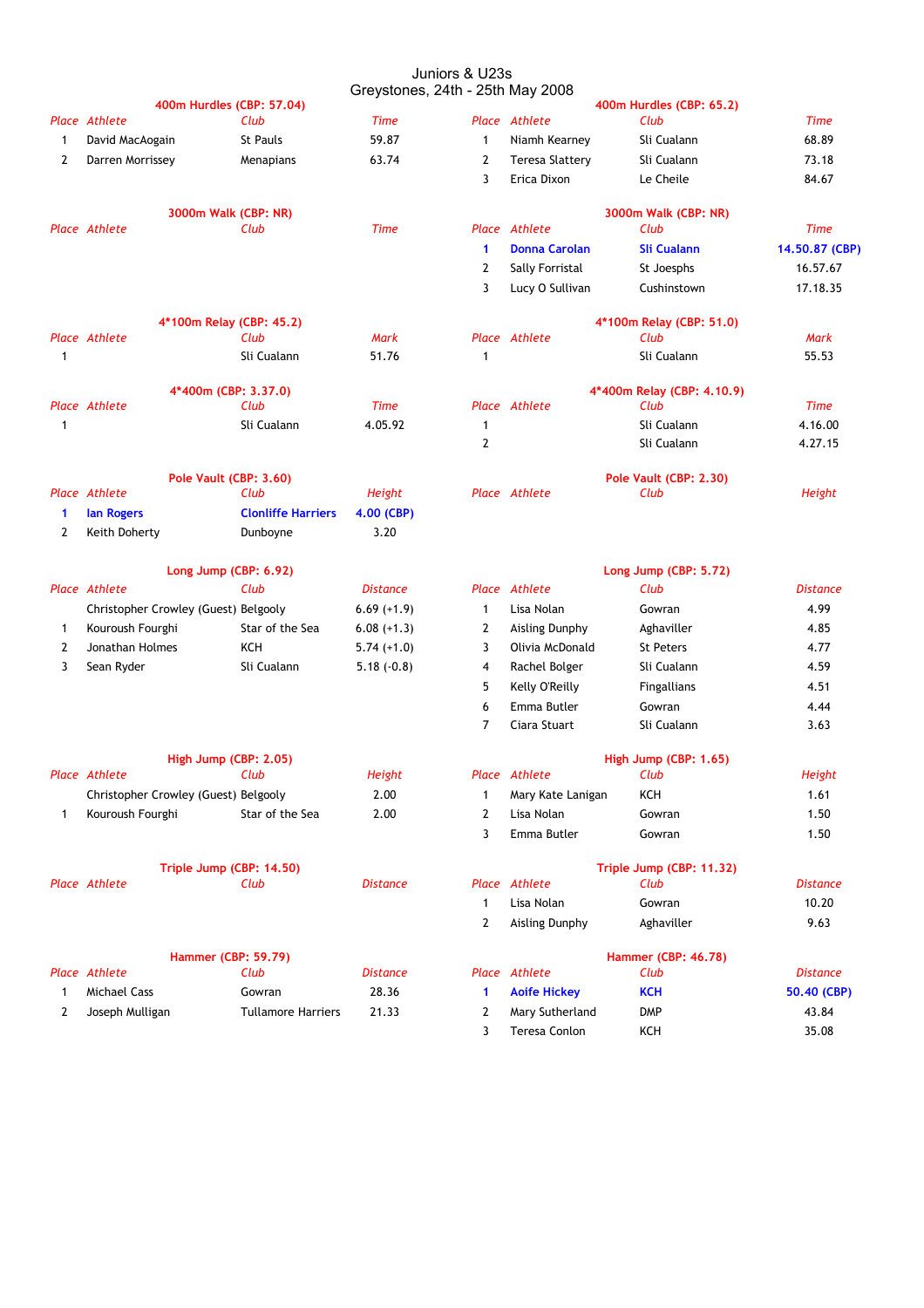### Juniors & U23s Greystones, 24th - 25th May 2008

|   |                 |                            | <b>GIEYSLON</b> |
|---|-----------------|----------------------------|-----------------|
|   |                 | <b>Discus (CBP: 42.48)</b> |                 |
|   | Place Athlete   | Club                       | <b>Distance</b> |
| 1 | Ronan Kearney   | Sli Cualann                | 35.06           |
|   | Padraig Mahon   | Gowran                     | 32.15           |
| 3 | Michael Cass    | Gowran                     | 26.78           |
| 4 | Joseph Mulligan | <b>Tullamore Harriers</b>  | 23.67           |
| 5 | Ciaran Phelan   | Aghaviller                 | 22.85           |
|   |                 |                            |                 |

| <b>Discus (CBP: 42.48)</b> |             |          | <b>Discus (CBP: 38.79)</b> |               |           |          |
|----------------------------|-------------|----------|----------------------------|---------------|-----------|----------|
| Place Athlete              | Club        | Distance |                            | Place Athlete | Club      | Distance |
| Ronan Kearnev              | Sli Cualann | 35.06    |                            | Shauna Dalv   | St Abbans | 28.07    |
| Dodroig Mahon              | Convon      | つつ ィに    |                            |               |           |          |

|              | Place Athlete   | Club                      | <b>Distance</b> |   | Place Athlete        |
|--------------|-----------------|---------------------------|-----------------|---|----------------------|
| $\mathbf{1}$ | Padraig Mahon   | Gowran                    | 11.54           |   | Aoife Hickey         |
|              | Jonathan Holmes | KCH                       | 9.64            |   | <b>Frances Roger</b> |
|              | Joseph Mulligan | <b>Tullamore Harriers</b> | 9.51            | 3 | Teresa Conlon        |
| 4            | Sean Ryder      | Sli Cualann               | 9.34            |   | Shauna Daly          |
| 5            | Ronan Kearney   | Sli Cualann               | 8.62            | 5 | Lucy O'Sullivar      |

# **Javelin (CBP: 55.02) Javelin (CBP: 35.63)**

|   | Place Athlete       | Club            | <b>Distance</b> | Place Athlete    | Club             | <b>Distance</b> |
|---|---------------------|-----------------|-----------------|------------------|------------------|-----------------|
|   | Georgie Leahy       | Le Chile        | 42.87           | Rachel Bolger    | Sli Cualann      | 34.79           |
|   | Kourosh Foroughi    | Star of the Sea | 42.83           | Olivia McDonald  | St Peters        | 34.49           |
|   | Sean Ryder          | Sli Cualann     | 41.13           | Kelly Ryder      | Sli Cualann      | 32.93           |
|   | Stuart Scargill     | Sli Cualann     | 35.81           | Grace O'Sullivan | Cushinstown      | 30.87           |
|   | <b>Michael Cass</b> | Gowran          | 35.17           | Laura O'Neill    | <b>St Peters</b> | 26.09           |
| 6 | Jonathan Holmes     | KCH             | 20.42           |                  |                  |                 |
|   |                     |                 |                 |                  |                  |                 |

# **35lb Weight for Distance (CBP: NR)**

| Place Athlete   | Club                      | Distance |
|-----------------|---------------------------|----------|
| Joseph Mulligan | <b>Tullamore Harriers</b> | 5.53     |

| <b>Shot Putt (CBP: 14.44)</b> |                           |                 |   | <b>Shot Putt (CBP: 13,34)</b> |                  |                 |  |
|-------------------------------|---------------------------|-----------------|---|-------------------------------|------------------|-----------------|--|
|                               | Club                      | <b>Distance</b> |   |                               | Club             | <b>Distance</b> |  |
| Padraig Mahon                 | Gowran                    | 11.54           |   | Aoife Hickey                  | KCH              | 12.33           |  |
| Jonathan Holmes               | KCH                       | 9.64            |   | <b>Frances Rogers</b>         | <b>St Peters</b> | 9.73            |  |
| Joseph Mulligan               | <b>Tullamore Harriers</b> | 9.51            |   | Teresa Conlon                 | KCH              | 9.50            |  |
| Sean Ryder                    | Sli Cualann               | 9.34            | 4 | Shauna Daly                   | St Abbans        | 9.04            |  |
| Ronan Kearney                 | Sli Cualann               | 8.62            |   | Lucy O'Sullivan               | Cushinstown      | 7.13            |  |
|                               | Place Athlete             |                 |   |                               | Place Athlete    |                 |  |

| ace Athlete      | Club            | <b>Distance</b> | Place Athlete    | Club             | Distanc |
|------------------|-----------------|-----------------|------------------|------------------|---------|
| Georgie Leahy    | Le Chile        | 42.87           | Rachel Bolger    | Sli Cualann      | 34.79   |
| Kourosh Foroughi | Star of the Sea | 42.83           | Olivia McDonald  | <b>St Peters</b> | 34.49   |
| Sean Ryder       | Sli Cualann     | 41.13           | Kelly Ryder      | Sli Cualann      | 32.93   |
| Stuart Scargill  | Sli Cualann     | 35.81           | Grace O'Sullivan | Cushinstown      | 30.87   |
| Michael Cass     | Gowran          | 35.17           | Laura O'Neill    | <b>St Peters</b> | 26.09   |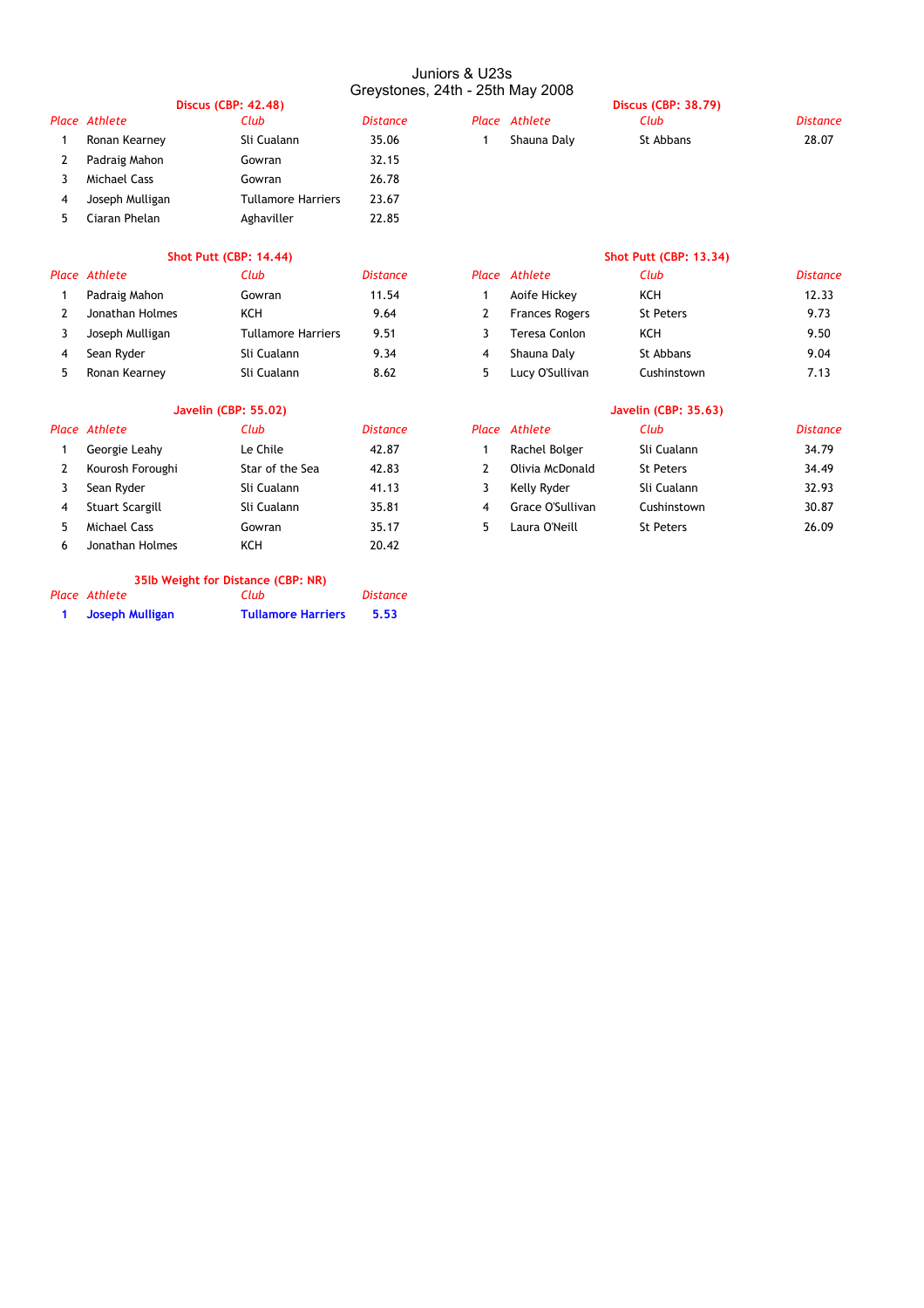### Juniors & U23s Greystones, 24th - 25th May 2008 **U23 Men U23 Women**

|       |                 | 100m (CBP: 10.5)          |      |   |                    | 100m (CBP: 12.8) |
|-------|-----------------|---------------------------|------|---|--------------------|------------------|
| Place | Athlete         | Club                      | Time |   | Place Athlete      | Club             |
| 1     | Kevin Duggan    | <b>Mullingar Harriers</b> | 11.4 |   | Claire Brady       | Celbridge        |
| 2     | Joey Monaghan   | Navan                     | 11.5 | 2 | <b>Ruth Carson</b> | <b>MSB</b>       |
| 3     | Adrian Jackman  | Menapians                 | 11.6 |   |                    |                  |
| 4     | Derek Stapleton | Navan                     | 11.6 |   |                    |                  |
| 5     | Niall Matthews  | Navan                     | 11.8 |   |                    |                  |
| 6     | John Keegan     | <b>Crusaders</b>          | 12.2 |   |                    |                  |
|       | John McGrath    | Menapians                 | 13.7 |   |                    |                  |
|       |                 |                           |      |   |                    |                  |

|       | 100m (CBP: 10.5) |                    |      |  | 100m (CBP: 12,8/12,64) |            |       |  |
|-------|------------------|--------------------|------|--|------------------------|------------|-------|--|
| Place | Athlete          | Club               | Time |  | Place Athlete          | Club       | Time  |  |
|       | Kevin Duggan     | Mullingar Harriers | 11.4 |  | Claire Brady           | Celbridge  | 12.45 |  |
|       | Joey Monaghan    | Navan              | 11.5 |  | Ruth Carson            | <b>MSB</b> | 13.44 |  |

# *wind=-0.6m/s and -0.5m/s wind=+0.0m/s*

# **200m (CBP: 21.52) - Heat 1**

| Place Athlete      | Club            | Time  |
|--------------------|-----------------|-------|
| Andrew Jackman     | Menapians       | 23.73 |
| Ross O'Loughlin    | Menapians       | 24.31 |
| Andrew Mitchell    | Sli Cualann     | 25.26 |
| <b>Brian Gorey</b> | <b>St Cocas</b> | 25.71 |
|                    |                 |       |

# *wind=-0.2m/s*

### **200m (CBP: 21.52) - Heat 2**

| Place Athlete  | Club                      | Time  |
|----------------|---------------------------|-------|
| Kevin Duggan   | <b>Mullingar Harriers</b> | 24.69 |
| Niall Matthews | Navan                     | 25.38 |
| John Keegan    | Crusaders                 | 25.83 |
| John McGrath   | Menapians                 | 28.30 |
|                |                           |       |

# *wind=-1.9m/s*

| Place | Athlete         | Club                      | Time  | <b>Place Athlete</b> | Club      | Time  |
|-------|-----------------|---------------------------|-------|----------------------|-----------|-------|
|       | Andrew Jackman  | Menapians                 | 23.35 | Claire Brady         | Celbridge | 25.28 |
|       | Kevin Duggan    | <b>Mullingar Harriers</b> | 23.56 | Ann Doyle            | Gowran    | 30.45 |
|       | Niall Matthews  | Navan                     | 23.79 |                      |           |       |
|       | Ross O'Loughlin | <b>Menapians</b>          | 24.08 |                      |           |       |
|       | Andrew Mitchell | Sli Cualann               | 25.60 |                      |           |       |

### *wind=-0.7m/s wind=-1.5m/s*

### **400m (CBP: 49.9) 400m (CBP: 60.7)**

| Place | Athlete               | Club                | Time    |   | Place Athlete          | Club                      | Time      |
|-------|-----------------------|---------------------|---------|---|------------------------|---------------------------|-----------|
| 1     | Kieran Kelly          | Raheny Shamrocks    | 51.10   |   | <b>Ciara McCallion</b> | <b>Clonliffe Harriers</b> | 58.18 (CB |
| 2     | Ross O'Loughlin       | Menapians           | 54.22   | 2 | Ann Doyle              | Gowran                    | 67.10     |
|       |                       | 800m (CBP: 1.56.36) |         |   |                        | 800m (CBP: 2.13.4)        |           |
| Place | Athlete               | Club                | Time    |   | Place Athlete          | Club                      | Time      |
| 1     | Daniel Treacy         | Moynalvey           | 1.56.62 |   | Laura Scriven          | <b>SLOT</b>               | 2.20.02   |
| 2     | <b>Andrew Connick</b> | Slaney Olympic      | 1.56.63 | 2 | Ann Doyle              | Gowran                    | 2.37.63   |
| 3     | Des Earls             | Sli Cualann         | 1.57.13 |   |                        |                           |           |
| 4     | Mick Dore             | KCH                 | 2.02.65 |   |                        |                           |           |
|       |                       |                     |         |   |                        |                           |           |

# **200m (CBP: 21.52) - Final 200m (CBP: 24.0)** *Place Athlete Club Time Place Athlete Club Time*

|     |                       | 400m (CBP: 49.9) |         | 400m (CBP: 60.7)   |                        |                           |             |  |
|-----|-----------------------|------------------|---------|--------------------|------------------------|---------------------------|-------------|--|
| асе | Athlete               | Club             | Time    |                    | Place Athlete          | Club                      | <b>Time</b> |  |
|     | Kieran Kelly          | Raheny Shamrocks | 51.10   |                    | <b>Ciara McCallion</b> | <b>Clonliffe Harriers</b> | 58.18 (CBP) |  |
|     | Ross O'Loughlin       | Menapians        | 54.22   |                    | Ann Doyle              | Gowran                    | 67.10       |  |
|     | 800m (CBP: 1.56.36)   |                  |         | 800m (CBP: 2.13.4) |                        |                           |             |  |
| асе | Athlete               | Club             | Time    |                    | Place Athlete          | Club                      | <b>Time</b> |  |
|     | Daniel Treacy         | Moynalvey        | 1.56.62 |                    | Laura Scriven          | <b>SLOT</b>               | 2.20.02     |  |
|     | <b>Andrew Connick</b> | Slaney Olympic   | 1.56.63 |                    | Ann Dovle              | Gowran                    | 2.37.63     |  |